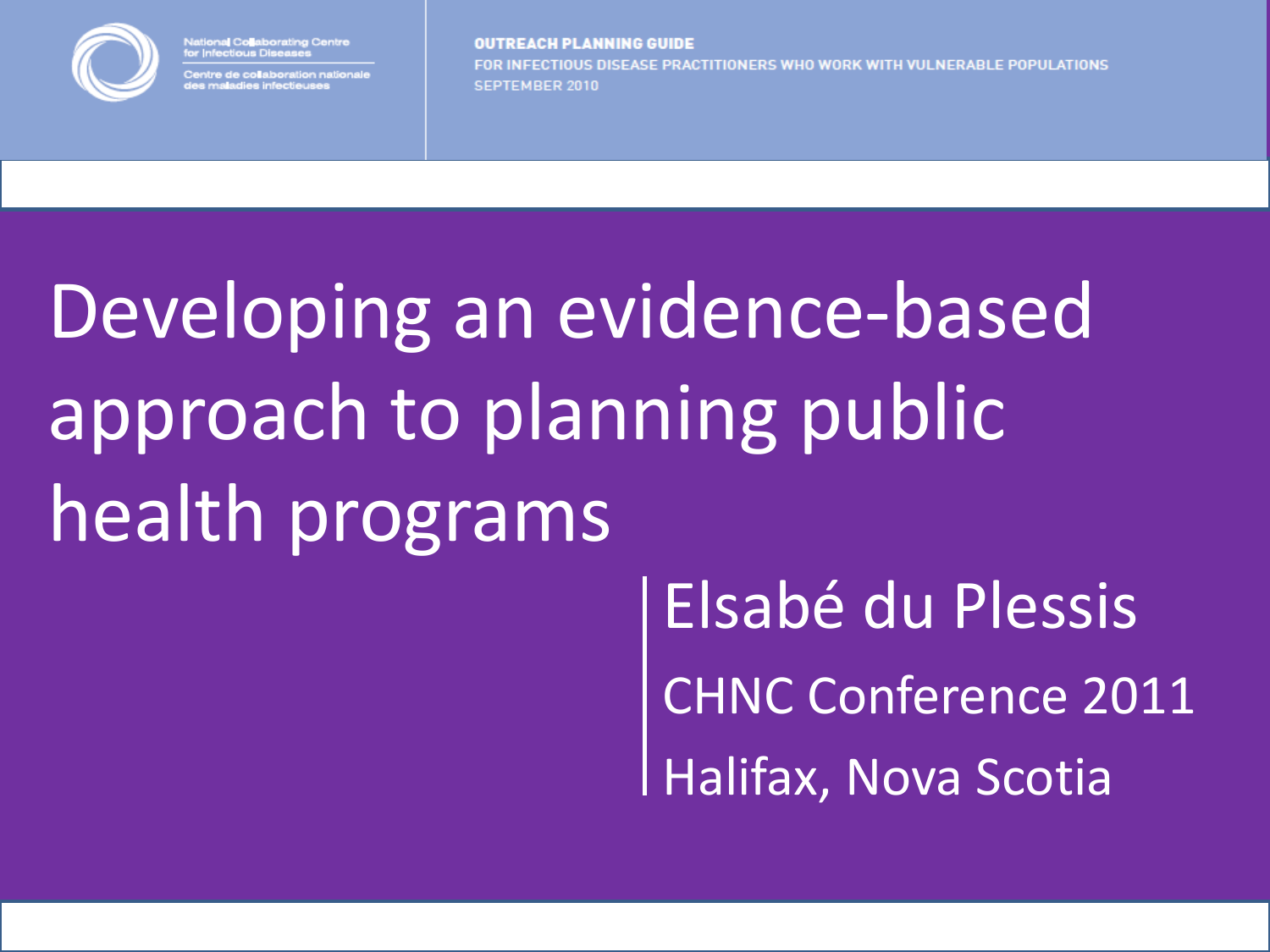#### **Objectives**

- Introduce audience to NCCID Outreach Planning Model and Guide
- Provide brief overview of development process
- Highlight role of stakeholders and partners



**Ional Collaborating Centre** 

tre de collaboration nationale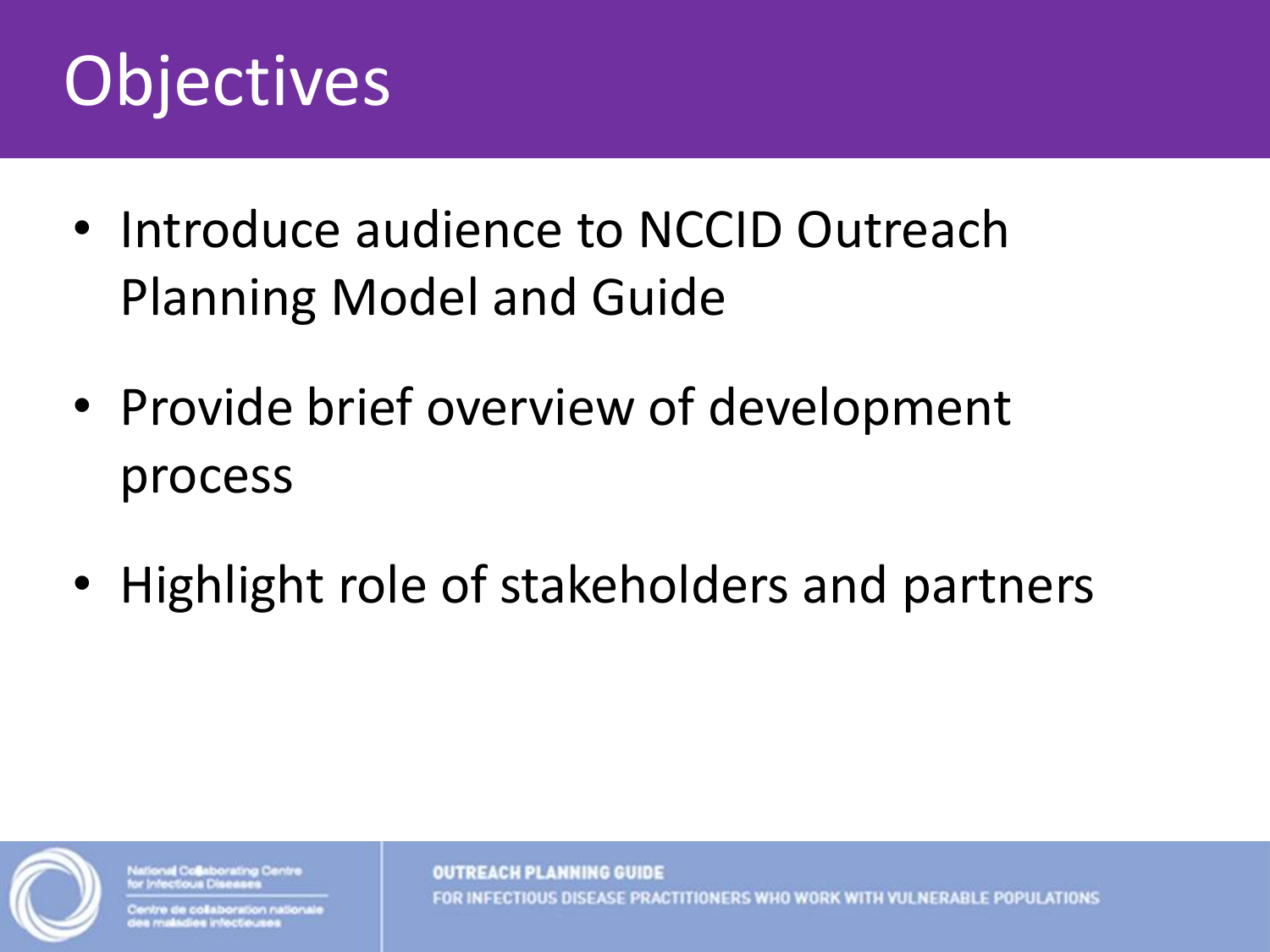## Outreach Planning Guide

- Completed model and Guide in September 2010
- Purpose of Guide
	- $\rightarrow$  Assist practitioners in developing conceptual model to clarify purpose and role of outreach
	- $\rightarrow$  Translate existing knowledge





stional Collaborating Centre

intre de collaboration nationale e maladies infecteuse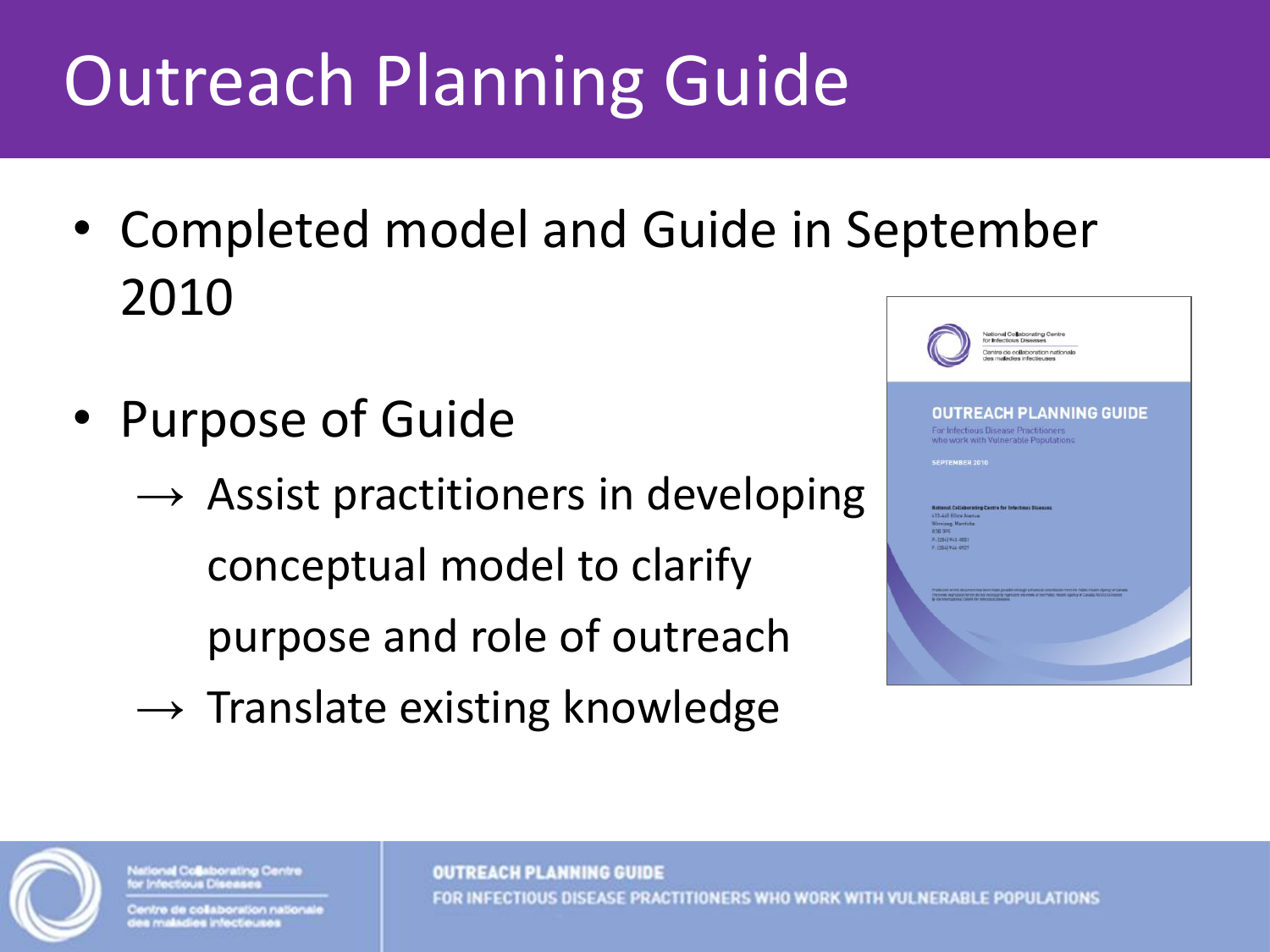### Outreach Planning Guide

- Who is it for?
	- $\rightarrow$  Communicable disease program managers
	- $\rightarrow$  Outreach supervisors and staff



 $\rightarrow$  Groups representing vulnerable populations



**Illonal Collaborating Centre** 

itre de collaboration nationale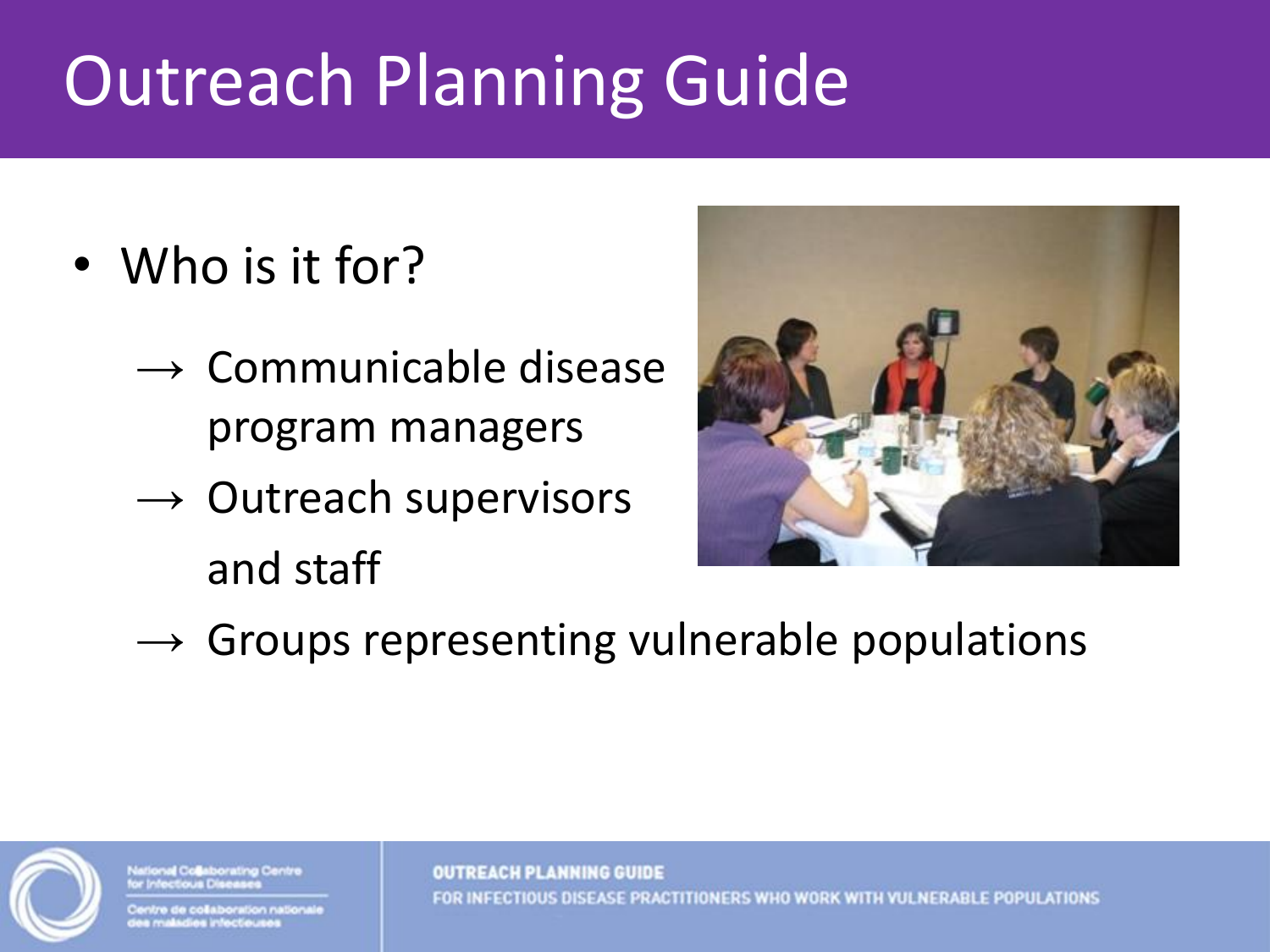#### Project Overview



#### Outreach Planning Guide Advisory Group



National Collaborating Centre *<u><b>OCTOUS</u>* 

Centre de collaboration nationale a maladies infectieuse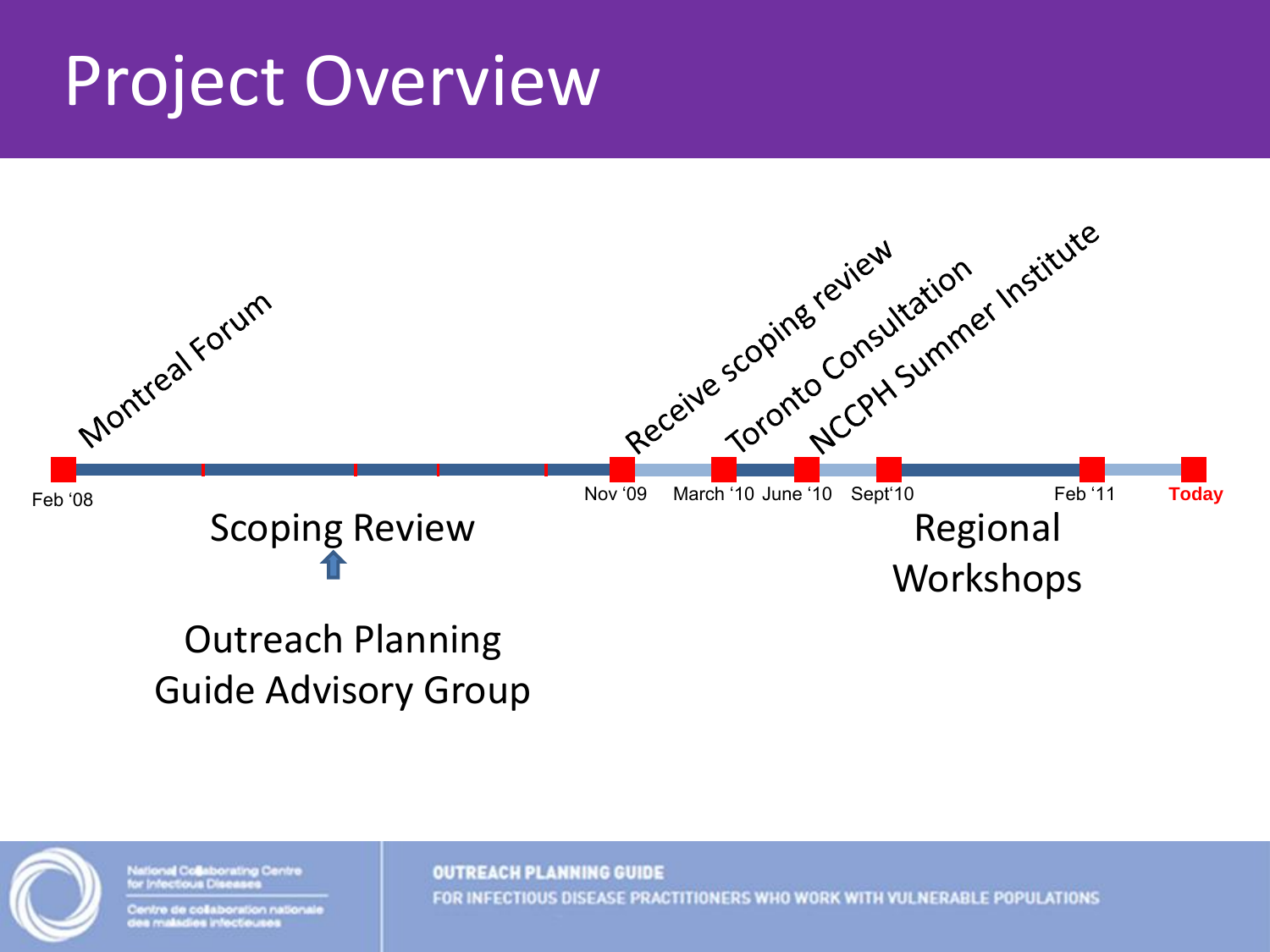# The Montreal Forum

• Building and Exchanging Knowledge for Reaching Vulnerable Populations – *February 2008*



#### • **Feedback**

- $\rightarrow$  Need for national perspective on outreach
- $\rightarrow$  Lack of knowledge about outreach projects across Canada



onal Collaborating Centre

re de collaboration national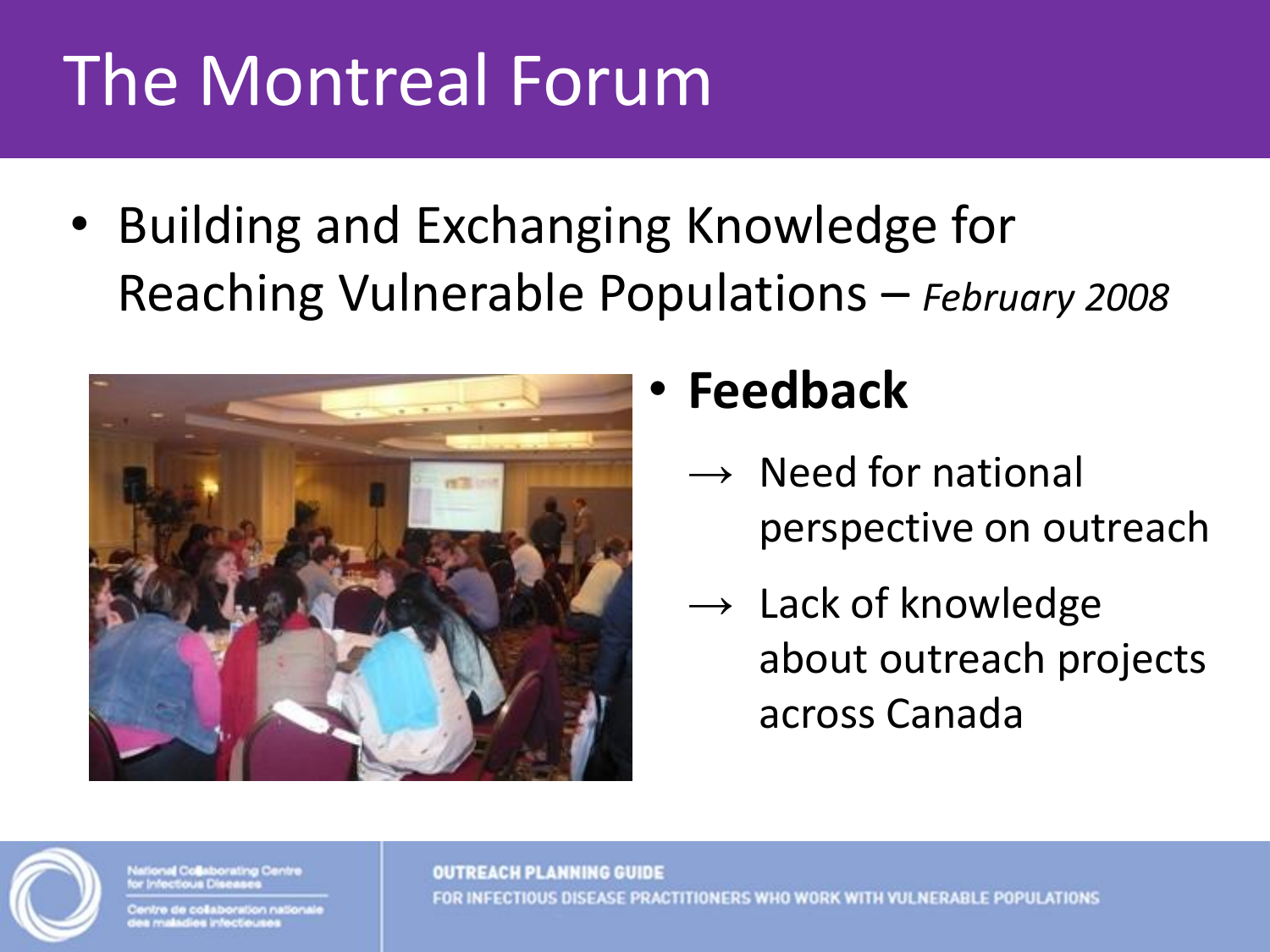#### Scoping Review

- Completed September 2009
- Based on document review and discussions with practitioners
- Focus on Canadian context
- Outlined 8 common considerations for program design



onal Collaborating Centre

e de coëaboration national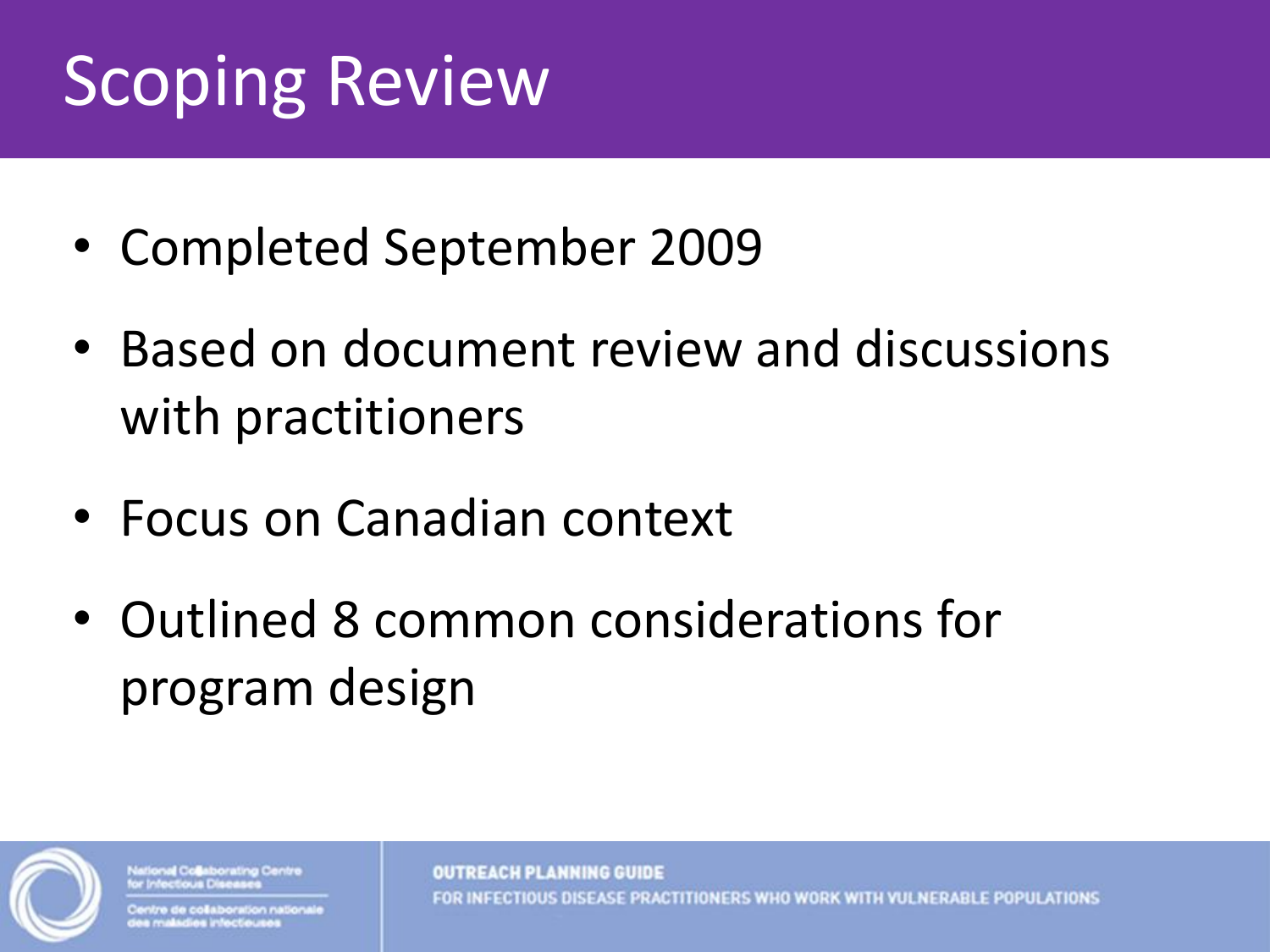#### Common issues in outreach programs

- Balance harm reduction and health promotion
- Balance broad coverage and individual needs
- Reduce imminent harm and promote long-term wellness
- Stand-alone or integrated program
- Open or closed settings
- Who will be delivering services?
- Services provided in "natural setting" or fixed-sites?

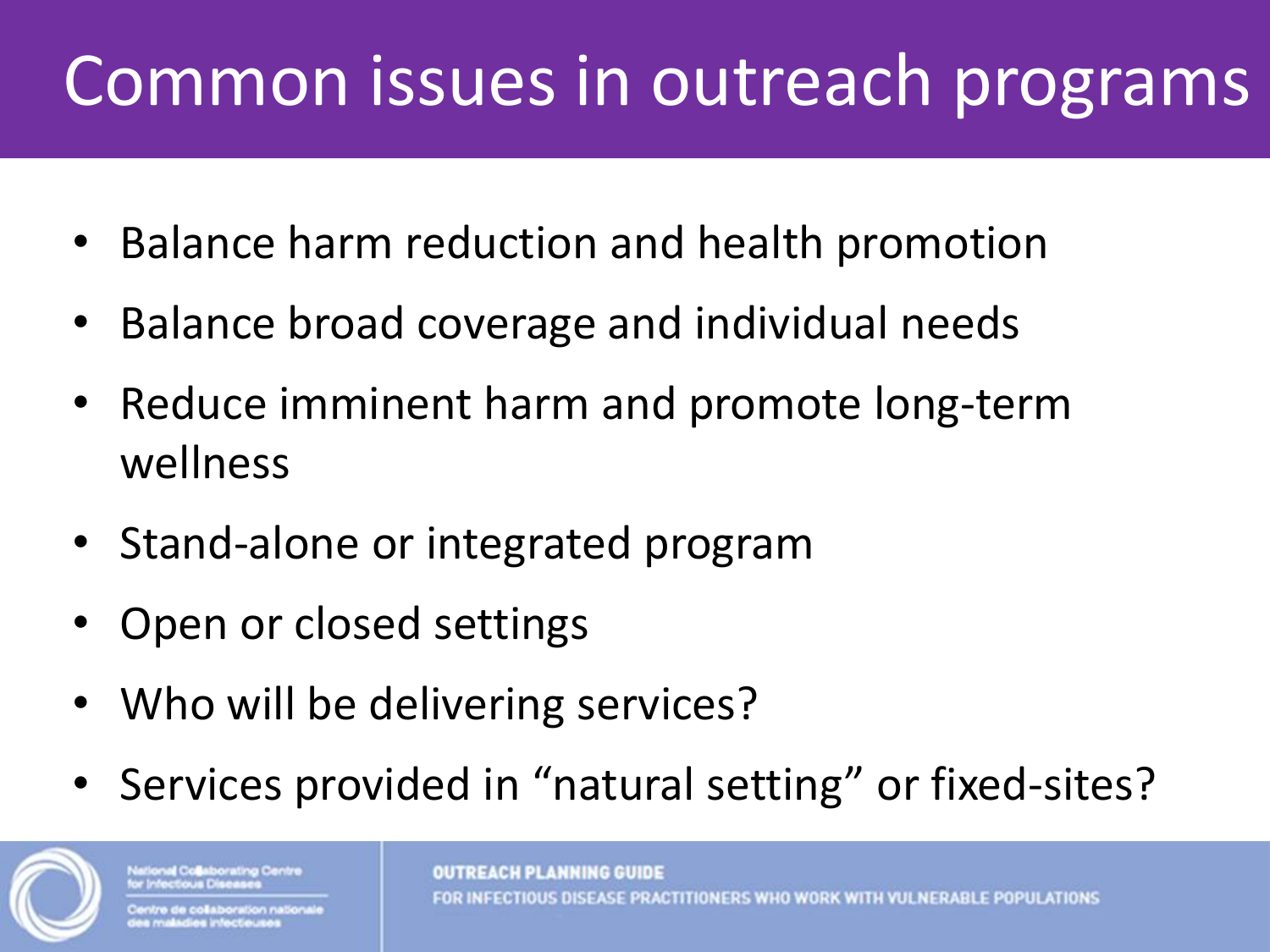#### Outreach Planning Guide Advisory Group

- Chris Buchner Vancouver Coastal Health
- Francisco Ibáñez Carrasco Universities without Walls
- Pascale Robitaille in Stella *(end December 2009)*
- Margaret Ormond Winnipeg
- Barbara Anderson Alberta Health Services *(as of November 2009)*



onal Collaborating Centre

oration nationa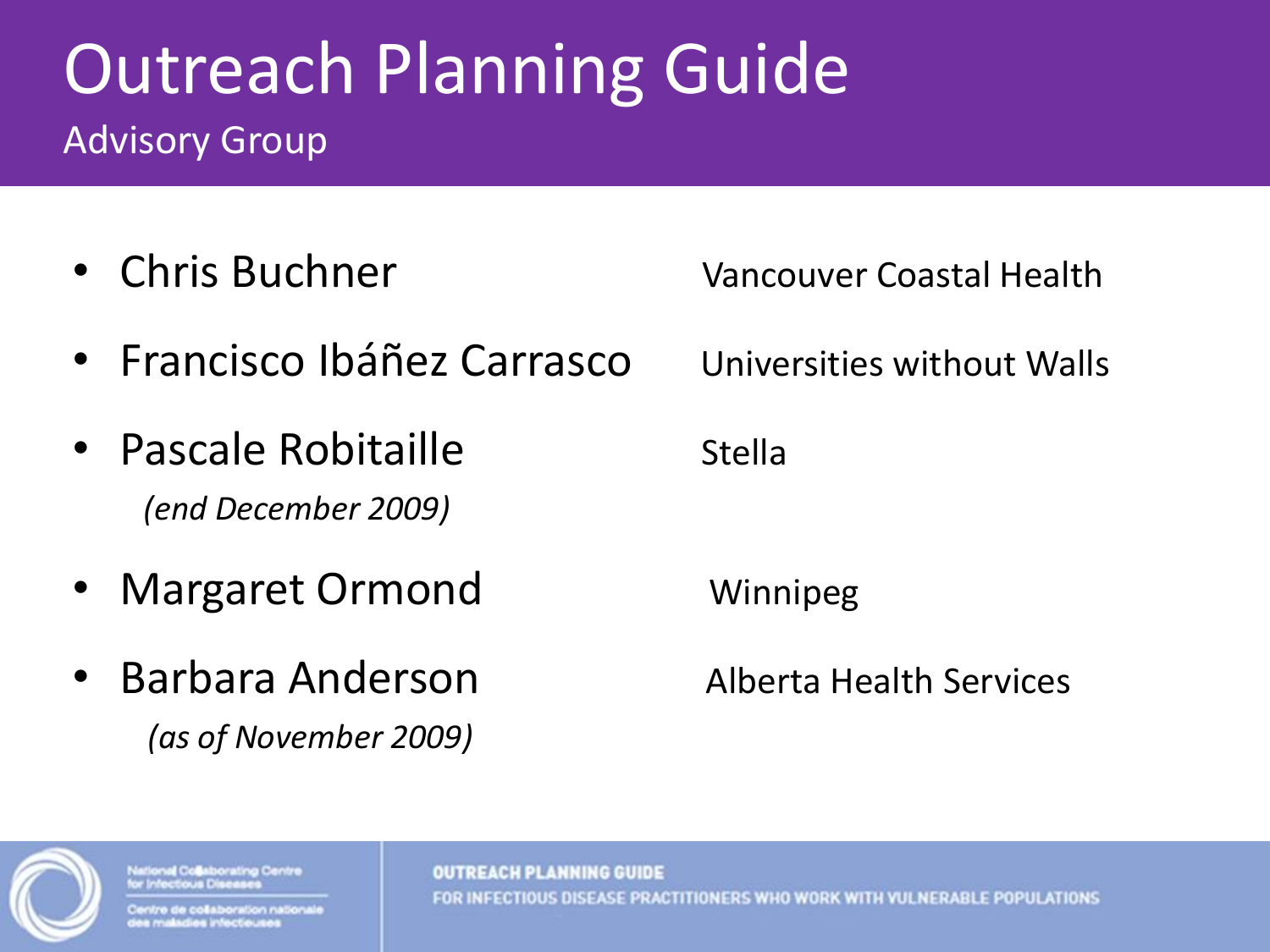#### Original Conceptual model



National Collaborating Centre<br>for Infectious Diseases

Centre de collaboration nationale<br>des maladies infectiouses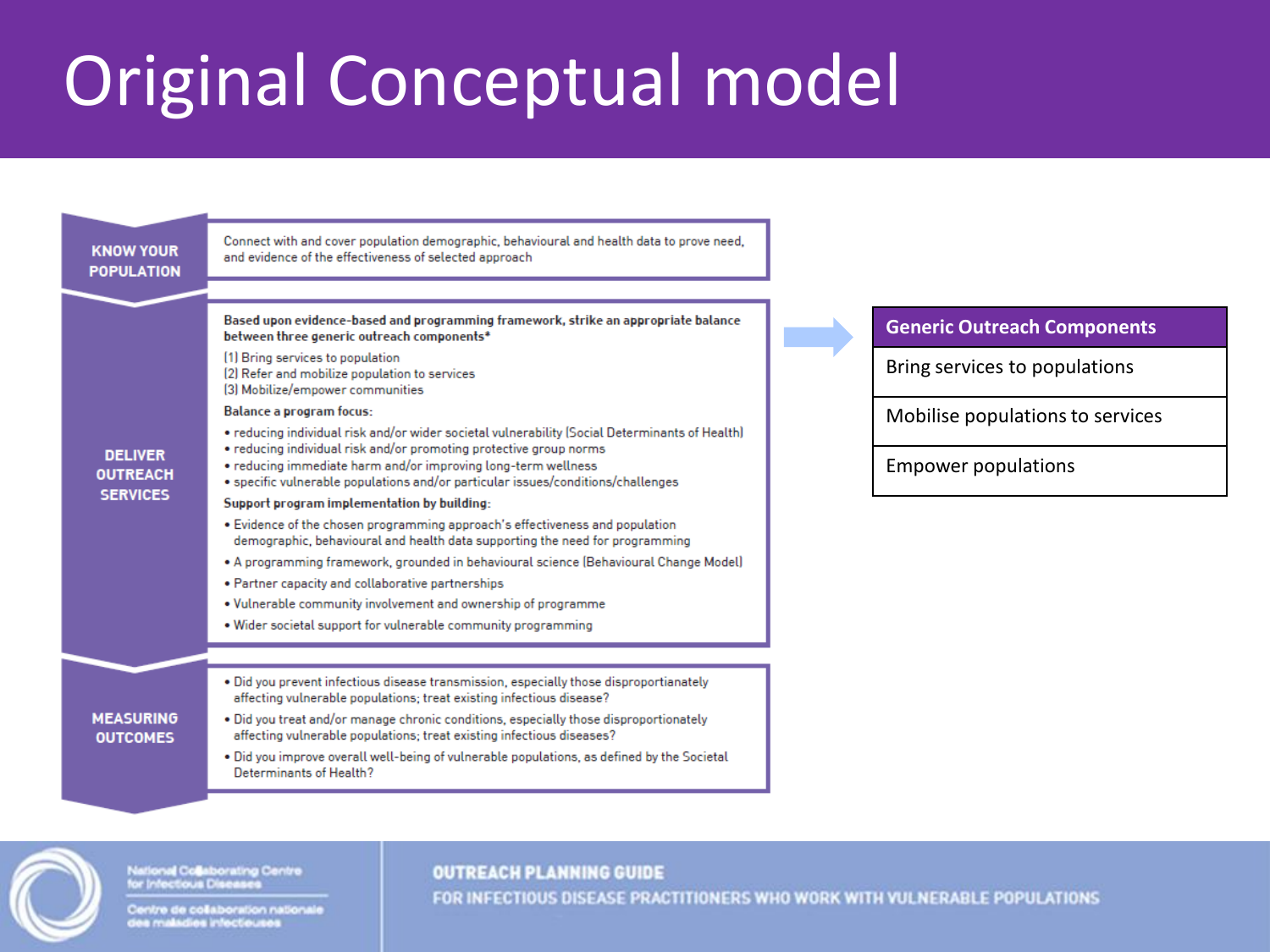# Toronto Consultation

• Outreach to vulnerable populations consultation – *March 2010*

- **Feedback**
	- $\rightarrow$  Weakness: Model static



 $\rightarrow$  Strength: Involve target populations



lonal Collaborating Centre

tre de collaboration national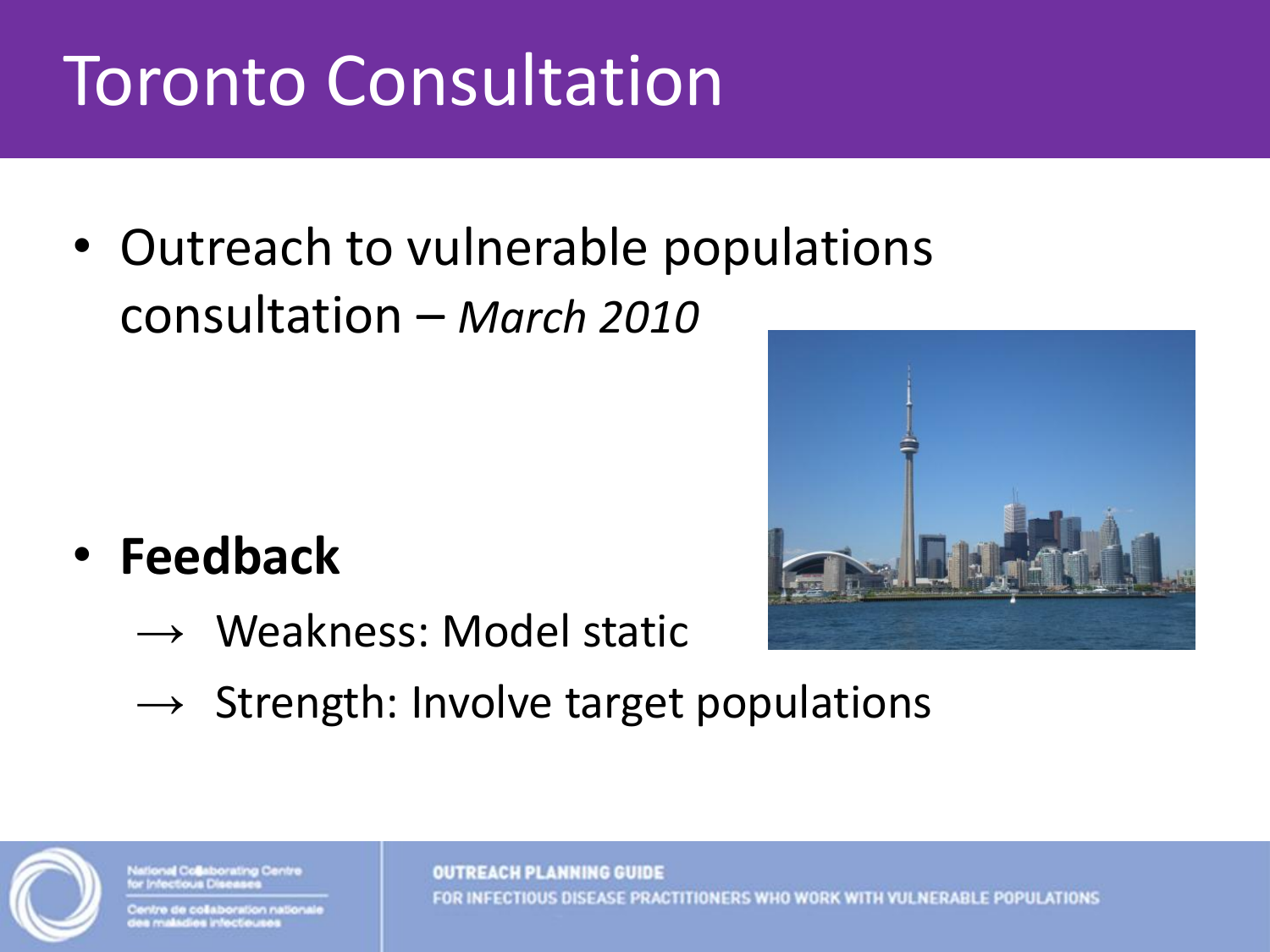#### NCCPH Summer Institute

• Revised model presented at NCCPH Summer Institute workshop June 2010



- 47 participants 17 web-based
- Feedback
	- $\rightarrow$  We need to tell the stories



onal Collaborating Centre

oration nationa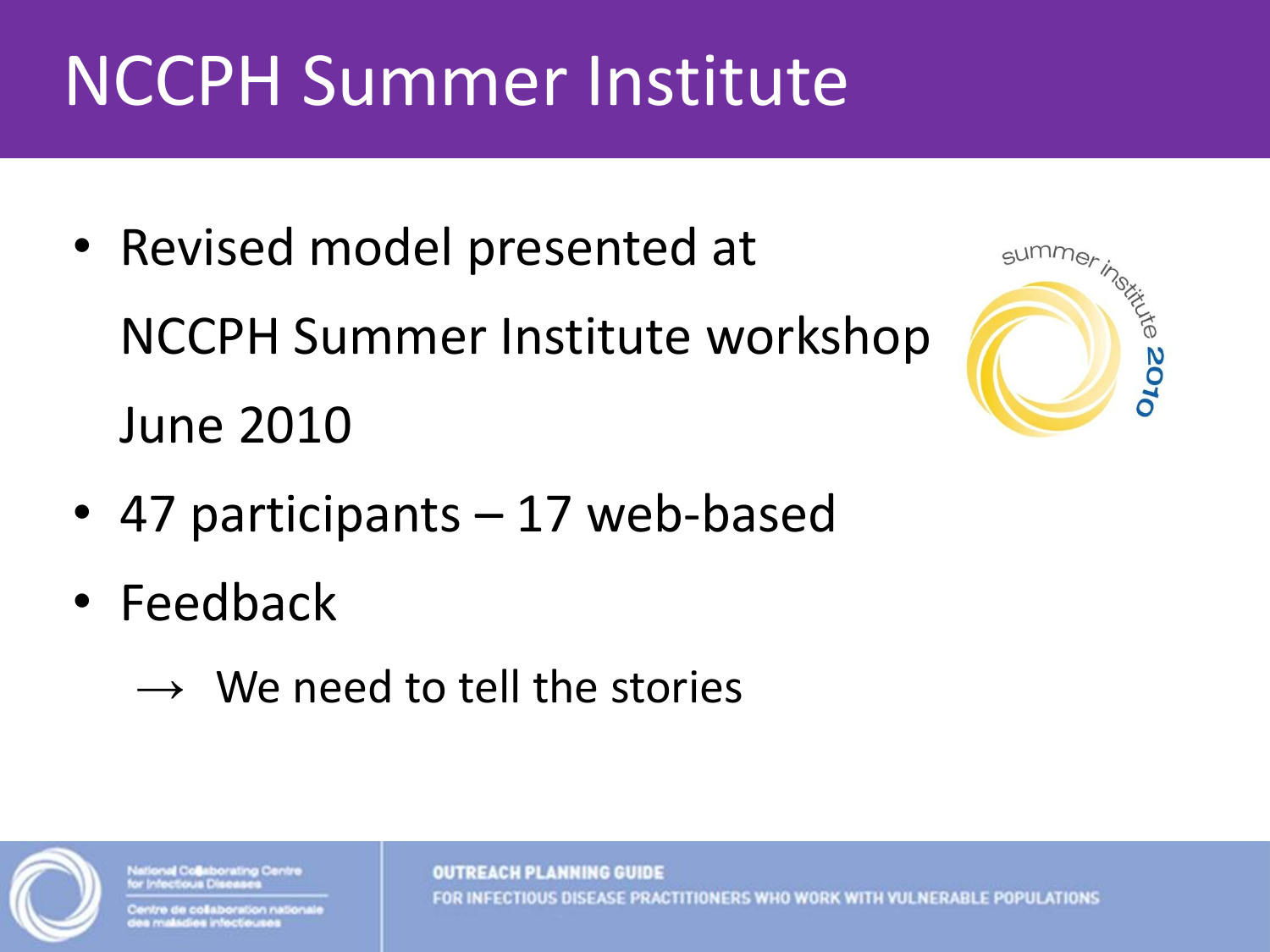# Outreach Planning Model

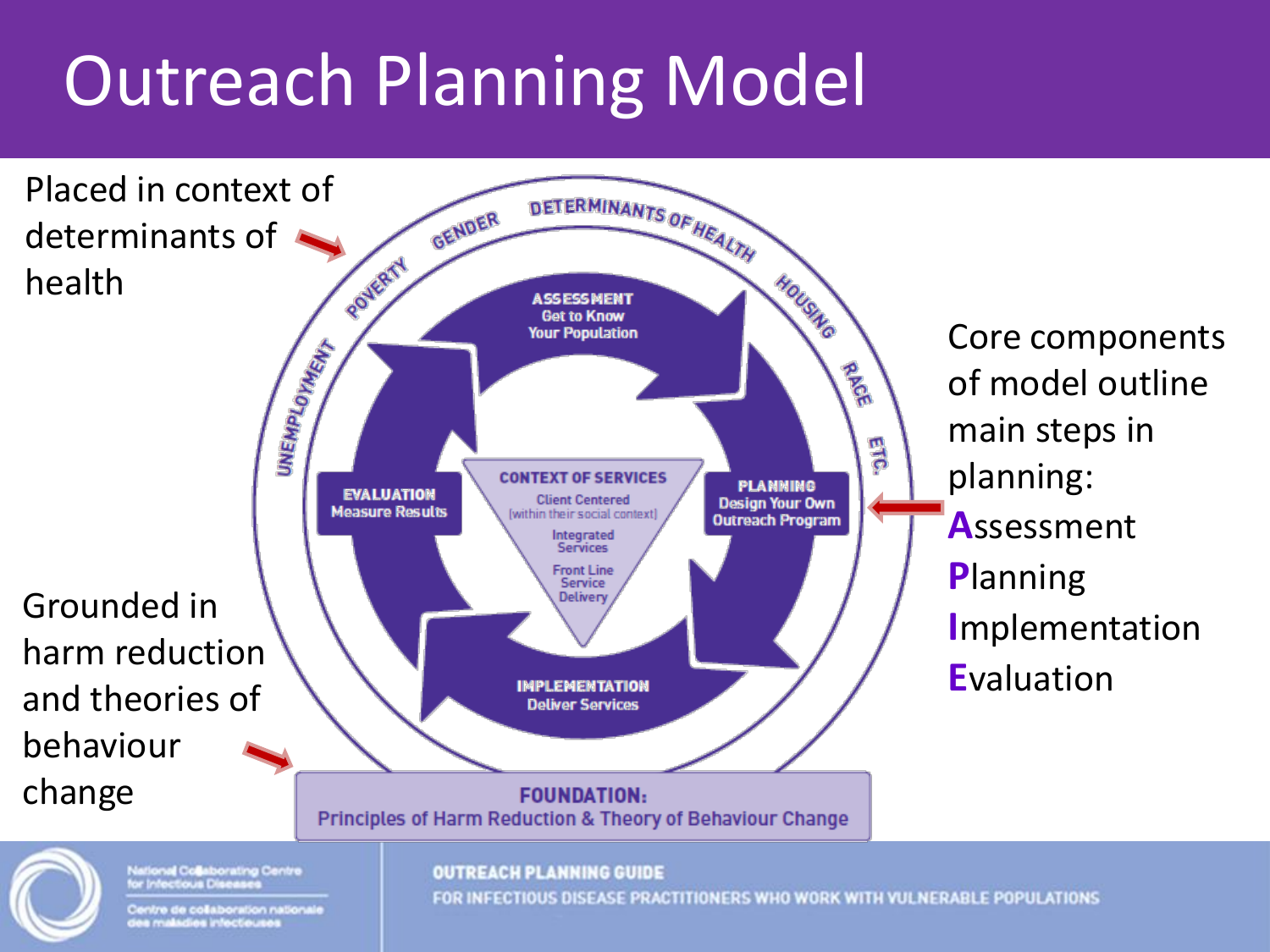#### Workshops

Organized and facilitated 6 workshops across Canada



Centre de collaboration nationale e maladies infectieuse

FOR INFECTIOUS DISEASE PRACTITIONERS WHO WORK WITH VULNERABLE POPULATIONS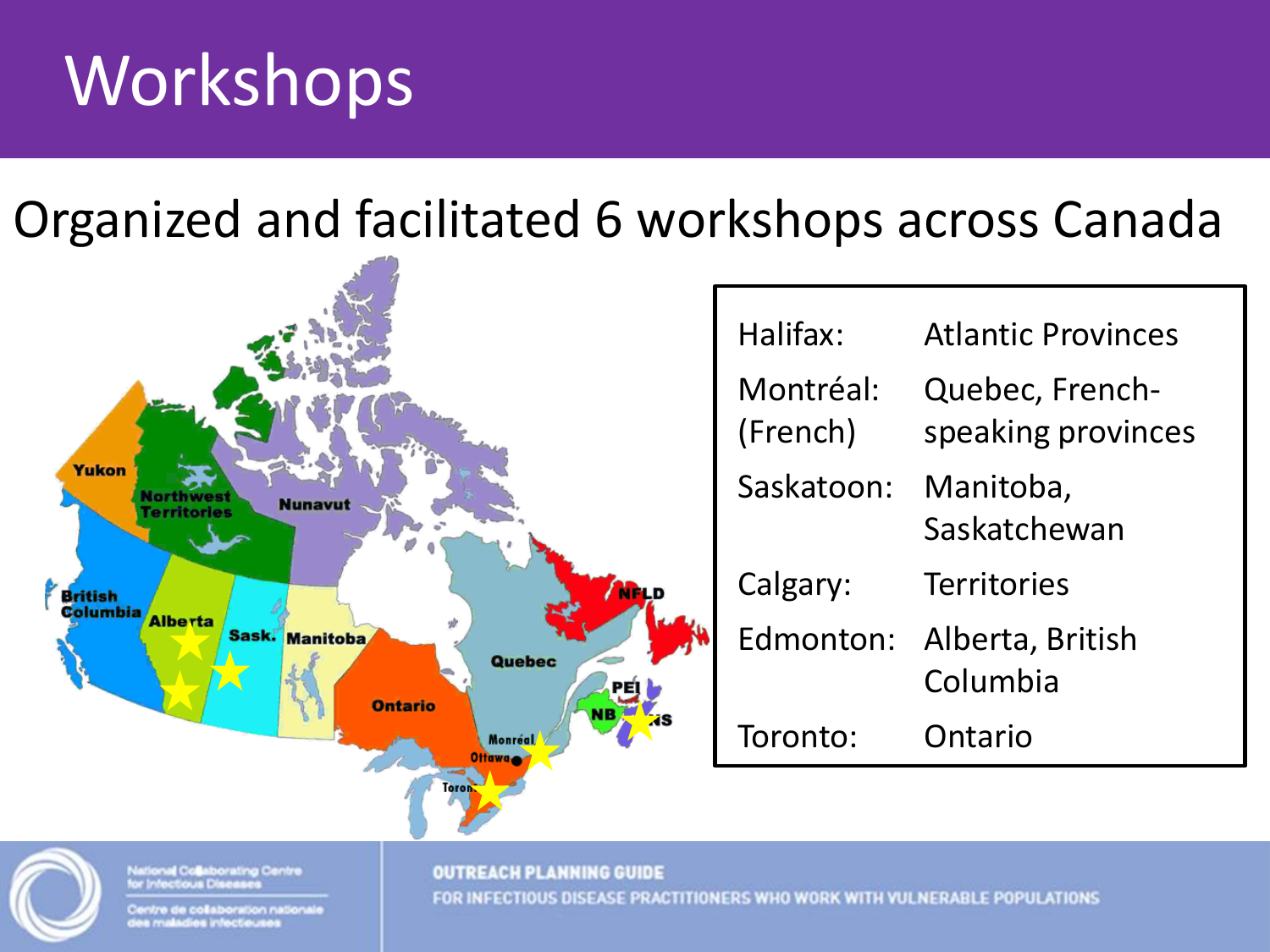#### Workshop Feedback

- Identified 6 categories of tools/supports needed:
	- $\rightarrow$  Online community of practice
	- $\rightarrow$  Templates and tools
	- $\rightarrow$  Research and evaluation resources
	- $\rightarrow$  Companion Documents (to guide)
	- $\rightarrow$  Networking opportunities
	- $\rightarrow$  Professional development/training



onal Collaborating Centre

oration national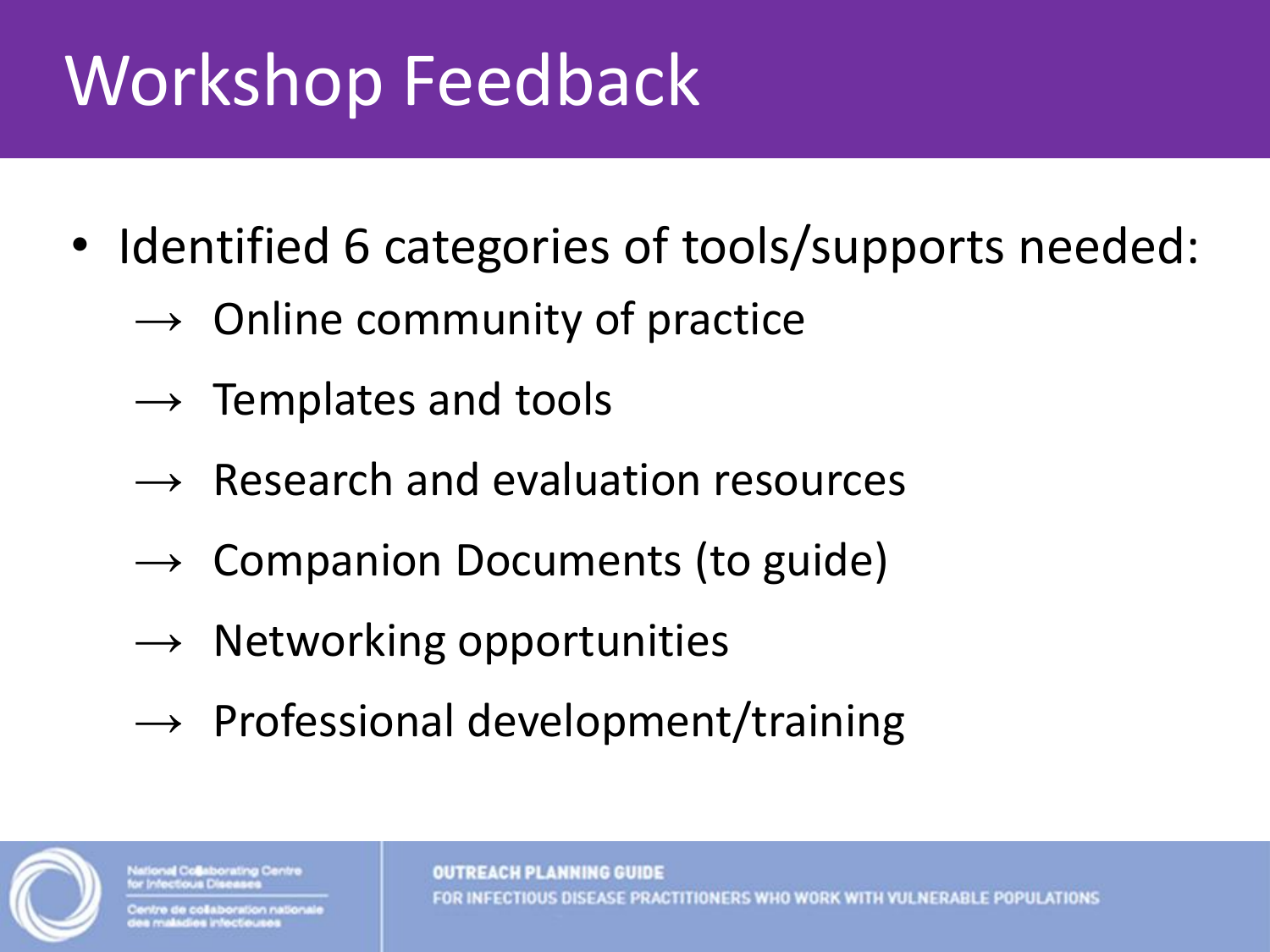#### Translation

- Challenge identified at Montreal workshop
- Identified reviewers from Quebec, New Brunswick, Manitoba, NWT
- Working together to complete French guide



**Ional Collaborating Centre** 

tre de collaboration nationale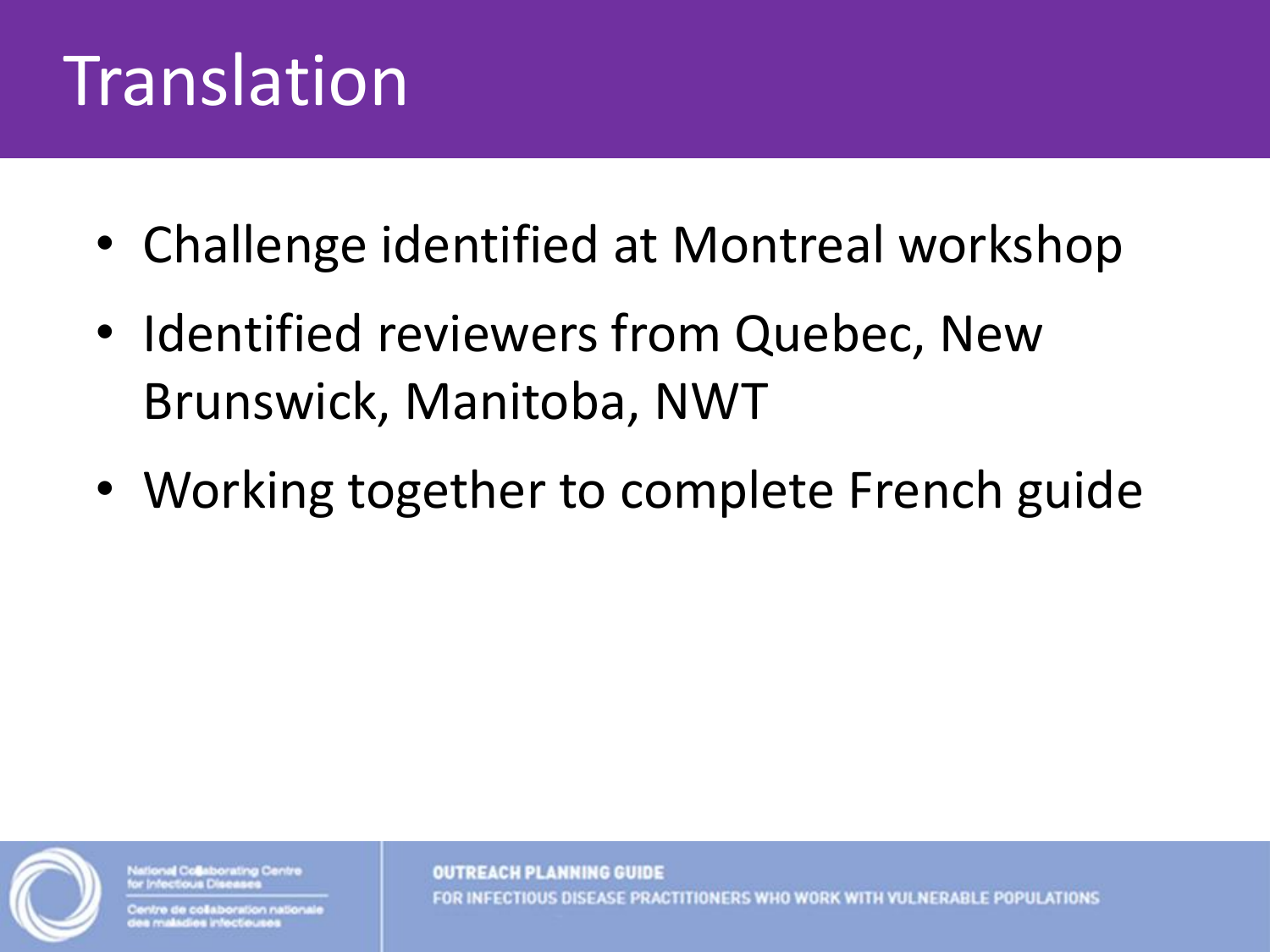#### Next steps

- Complete French version of Guide
- Wider dissemination of Guide now available from NCCID by request, CATIE online ordering centre
- Prioritizing and developing additional tools and support
- Online component



flonal Collaborating Centre

re de collaboration nationale